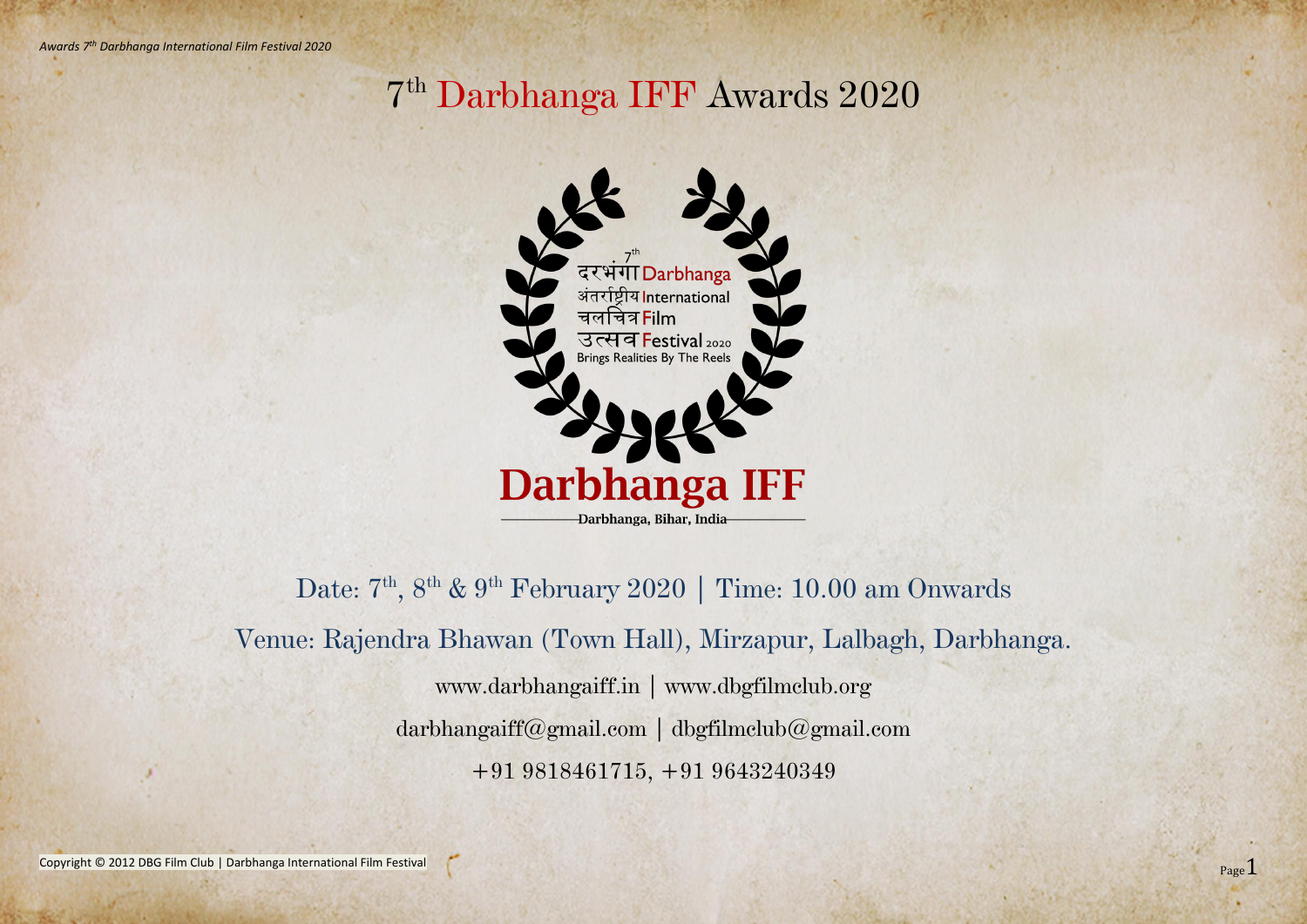Copyright © 2012 DBG Film Club | Darbhanga International Film Festival

f.

| <b>REGIONAL</b> |                                             |                  |                 |                     |                        |                        |  |  |
|-----------------|---------------------------------------------|------------------|-----------------|---------------------|------------------------|------------------------|--|--|
| <b>S. NO.</b>   | <b>AWARD</b>                                | <b>FILM NAME</b> | <b>CATEGORY</b> | <b>SUB-CATEGORY</b> | <b>State / COUNTRY</b> | <b>AWARDEE</b>         |  |  |
| 1.              | <b>Best Film Feature</b>                    |                  |                 |                     |                        |                        |  |  |
| 2.              | <b>Best Film Documentary</b>                | Kaithi Ek Itihas | <b>REGIONAL</b> | Documentary         | Bihar, India           | <b>Shridhar Sudhir</b> |  |  |
| 3.              | <b>Best Film Short Fiction</b>              | Mahaantam        | <b>REGIONAL</b> | Short               | Bihar, India           | Shridhar Sudhir        |  |  |
| 4.              | <b>Best Film Animation</b>                  |                  |                 |                     |                        |                        |  |  |
| 5.              | <b>Best Actor (Feature)</b>                 |                  |                 |                     |                        |                        |  |  |
| 6.              | <b>Best Actor (Short Fiction)</b>           |                  |                 |                     |                        |                        |  |  |
| 7.              | <b>Best Actress (Feature)</b>               |                  |                 |                     |                        |                        |  |  |
| 8.              | <b>Best Actress (Short Fiction)</b>         |                  |                 |                     |                        |                        |  |  |
| 9.              | <b>Best Singer (Male)</b>                   |                  |                 |                     |                        |                        |  |  |
| 10.             | <b>Best Singer (Female)</b>                 |                  |                 |                     |                        |                        |  |  |
| 11.             | <b>Best Story (Feature)</b>                 |                  |                 |                     |                        |                        |  |  |
| 12.             | <b>Best Story (Short Fiction)</b>           | Mahaantam        | <b>REGIONAL</b> | Short               | Bihar, India           | Shridhar Sudhir        |  |  |
| 13.             | <b>Best Story (Documentary)</b>             | Kaithi Ek Itihas | <b>REGIONAL</b> | Documentary         | Bihar, India           | Shridhar Sudhir        |  |  |
| 14.             | <b>Best Lyrics</b>                          |                  |                 |                     |                        |                        |  |  |
| 15.             | <b>Best Director (Feature)</b>              |                  |                 |                     |                        |                        |  |  |
| 16.             | <b>Best Director (Short Fiction)</b>        | Mahaantam        | <b>REGIONAL</b> | Short               | Bihar, India           | Shridhar Sudhir        |  |  |
| 17.             | <b>Best Director (Documentary)</b>          | Kaithi Ek Itihas | <b>REGIONAL</b> | Documentary         | Bihar, India           | Shridhar Sudhir        |  |  |
| 18.             | Best Cinematographer (Feature)              |                  |                 |                     |                        |                        |  |  |
| 19.             | <b>Best Cinematographer (Short Fiction)</b> | Mahaantam        | <b>REGIONAL</b> | Short               | Bihar, India           | Shridhar Sudhir        |  |  |
| 20.             | Best Cinematographer (Documentary)          |                  |                 |                     |                        |                        |  |  |
| 21.             | Best Film Editor (Feature)                  |                  |                 |                     |                        |                        |  |  |
| 22.             | Best Film Editor (Short Fiction)            |                  |                 |                     |                        |                        |  |  |
| 23.             | <b>Best Film Editor (Documentary)</b>       |                  |                 |                     |                        |                        |  |  |
| 24.             | <b>Best Sound Design</b>                    |                  |                 |                     |                        |                        |  |  |
| 25.             | <b>Best Music Director</b>                  |                  |                 |                     |                        |                        |  |  |
| 26.             | <b>Best Music Video</b>                     |                  |                 |                     |                        |                        |  |  |
|                 |                                             |                  |                 |                     |                        |                        |  |  |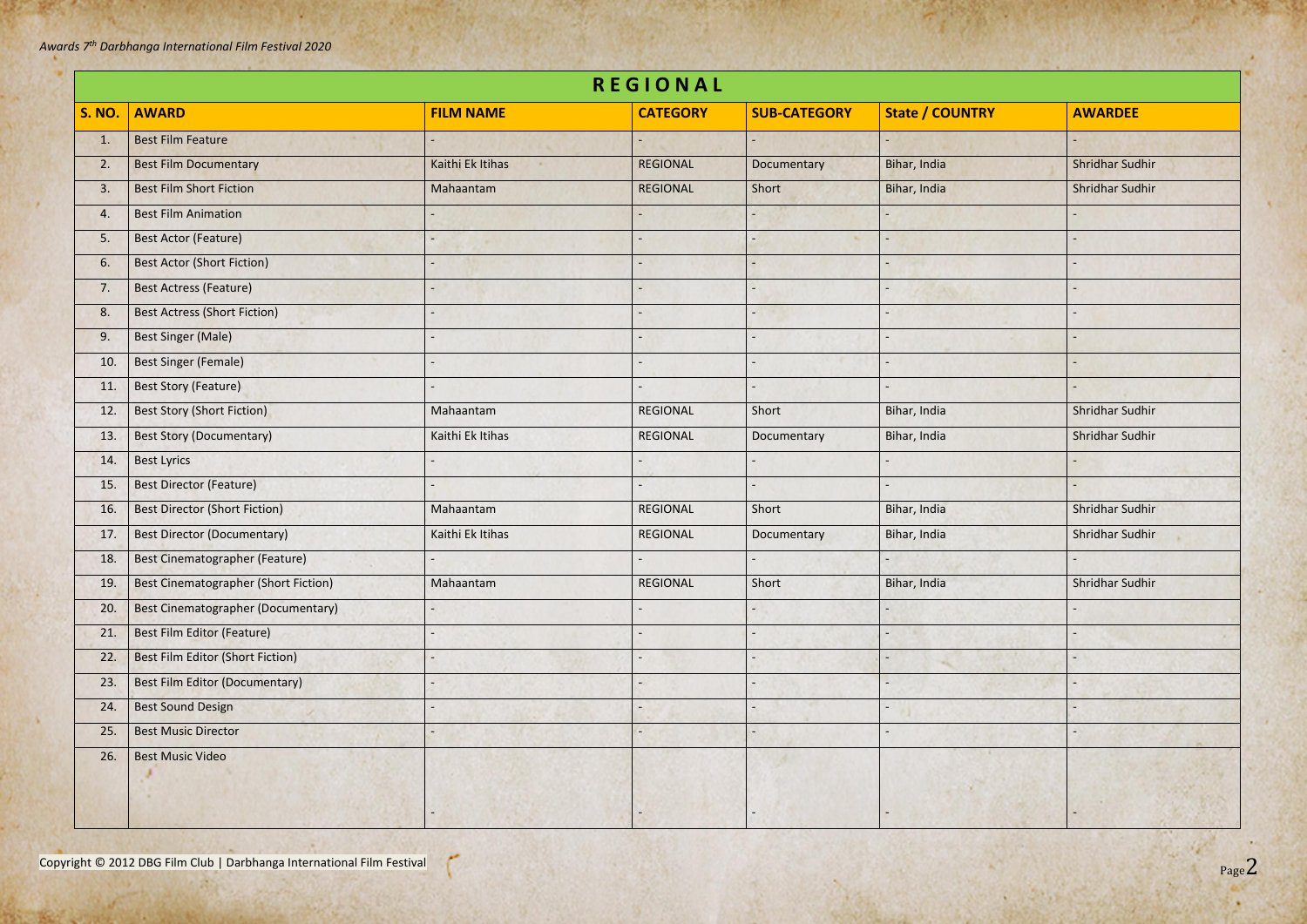Copyright © 2012 DBG Film Club | Darbhanga International Film Festival

| NATIONAL      |                                             |                      |                 |                     |                        |                             |  |
|---------------|---------------------------------------------|----------------------|-----------------|---------------------|------------------------|-----------------------------|--|
| <b>S. NO.</b> | <b>AWARD</b>                                | <b>FILM NAME</b>     | <b>CATEGORY</b> | <b>SUB-CATEGORY</b> | <b>State / COUNTRY</b> | <b>AWARDEE</b>              |  |
| 1.            | <b>Best Film Feature</b>                    | #Gadhvi              | <b>NATIONAL</b> | Feature             | Maharashtra, India     | Gaurav Bakshi               |  |
| 2.            | <b>Best Film Documentary</b>                | Mayadweep            | <b>NATIONAL</b> | Documentary         | Maharashtra, India     | Chandan Sen                 |  |
| 3.            | <b>Best Film Short Fiction</b>              | <b>Baitullah</b>     | <b>NATIONAL</b> | Short               | Maharashtra, India     | Jitendra Rai                |  |
| 4.            | <b>Best Film Animation</b>                  | Ek Cup Chaha         | <b>NATIONAL</b> | Animation           | Maharashtra, India     | <b>Sumit Yempalle</b>       |  |
| 5.            | <b>Best Actor (Feature)</b>                 | Khudbudi             | <b>NATIONAL</b> | Feature             | Maharashtra, India     | Raas Raj                    |  |
| 6.            | <b>Best Actor (Short Fiction)</b>           | The Dream            | <b>NATIONAL</b> | Short               | Delhi, India           | Aquib Uz Zaman              |  |
| 7.            | <b>Best Actress (Feature)</b>               | <b>Beauty Spots</b>  | <b>NATIONAL</b> | Feature             | Maharashtra, India     | Prachi Bansal               |  |
| 8.            | <b>Best Actress (Short Fiction)</b>         | Sanjeevani           | <b>NATIONAL</b> | Short               | Telangana, India       | Baby Niyathi                |  |
| 9.            | <b>Best Singer (Male)</b>                   |                      |                 |                     |                        |                             |  |
| 10.           | <b>Best Singer (Female)</b>                 |                      |                 |                     |                        |                             |  |
| 11.           | <b>Best Story (Feature)</b>                 | <b>Beauty Spots</b>  | <b>NATIONAL</b> | Feature             | Maharashtra, India     | <b>Indira Bisht</b>         |  |
| 12.           | <b>Best Story (Short Fiction)</b>           | <b>Stains</b>        | <b>NATIONAL</b> | Short               | Karnataka, India       | <b>Rhea Mathews</b>         |  |
| 13.           | <b>Best Story (Documentary)</b>             |                      |                 |                     |                        |                             |  |
| 14.           | <b>Best Lyrics</b>                          |                      |                 |                     |                        |                             |  |
| 15.           | <b>Best Director (Feature)</b>              | #Gadhvi              | <b>NATIONAL</b> | Feature             | Maharashtra, India     | Gaurav Bakshi               |  |
| 16.           | <b>Best Director (Short Fiction)</b>        | <b>Baitullah</b>     | <b>NATIONAL</b> | Short               | Maharashtra, India     | Jitendra Rai                |  |
| 17.           | <b>Best Director (Documentary)</b>          |                      |                 |                     |                        |                             |  |
| 18.           | Best Cinematographer (Feature)              | Indu In A Burkha     | <b>NATIONAL</b> | Feature             | Maharashtra, India     | Name missing in credit list |  |
| 19.           | <b>Best Cinematographer (Short Fiction)</b> | <b>RIP</b>           | <b>NATIONAL</b> | Short               | Maharashtra, India     | Name missing in credit list |  |
| 20.           | Best Cinematographer (Documentary)          | Mayadweep            | <b>NATIONAL</b> | Documentary         | Maharashtra, India     | <b>Anand Bansal</b>         |  |
| 21.           | <b>Best Film Editor (Feature)</b>           | <b>Bultir Result</b> | <b>NATIONAL</b> | Feature             | West Bangal, India     | Ritajaya Banerjee           |  |
| 22.           | <b>Best Film Editor (Short Fiction)</b>     | <b>Baitullah</b>     | <b>NATIONAL</b> | Short               | Maharashtra, India     | Name missing in credit list |  |
| 23.           | <b>Best Film Editor (Documentary)</b>       |                      |                 |                     |                        |                             |  |
| 24.           | <b>Best Sound Design</b>                    | <b>Baitullah</b>     | <b>NATIONAL</b> | Short               | Maharashtra, India     | Name missing in credit list |  |
| 25.           | <b>Best Music Director</b>                  |                      |                 |                     |                        |                             |  |
| 26.           | <b>Best Music Video</b>                     |                      |                 | <b>Music Video</b>  |                        |                             |  |
|               |                                             | <b>Bully</b>         | <b>NATIONAL</b> | Animation           | India                  | <b>Aroop Dwivedi</b>        |  |
|               |                                             |                      |                 |                     |                        |                             |  |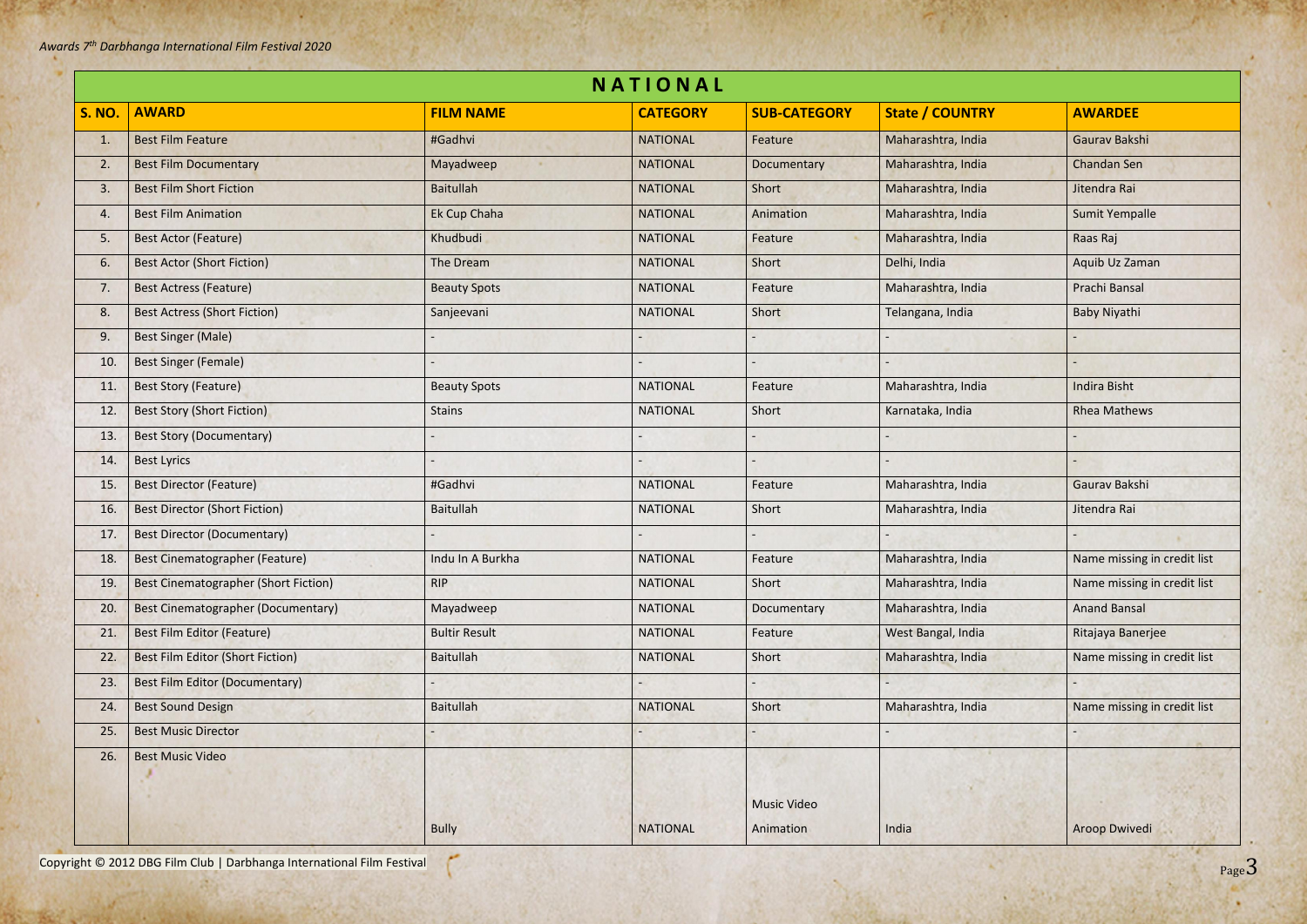Page4

| <b>INTERNATIONAL</b> |                                             |                              |                      |                     |                        |                             |  |  |
|----------------------|---------------------------------------------|------------------------------|----------------------|---------------------|------------------------|-----------------------------|--|--|
| <b>S. NO.</b>        | <b>AWARD</b>                                | <b>FILM NAME</b>             | <b>CATEGORY</b>      | <b>SUB-CATEGORY</b> | <b>State / COUNTRY</b> | <b>AWARDEE</b>              |  |  |
| 1.                   | <b>Best Film Feature</b>                    | I'm Sinner                   | <b>INTERNATIONAL</b> | Feature             | <b>United States</b>   | Jay Dogra                   |  |  |
| 2.                   | <b>Best Film Documentary</b>                | <b>Singing A Great Dream</b> | <b>INTERNATIONAL</b> | Documentary         | <b>United States</b>   | <b>Anna Stirr</b>           |  |  |
| 3.                   | <b>Best Film Short Fiction</b>              | Level 13                     | <b>INTERNATIONAL</b> | Short               | India                  | Samir Tewari                |  |  |
| 4.                   | <b>Best Film Animation</b>                  | <b>Lion Dance</b>            | <b>INTERNATIONAL</b> | Animation           | Guangdong, China       | Yu Zhong                    |  |  |
| 5.                   | <b>Best Actor (Feature)</b>                 | I'm Sinner                   | <b>INTERNATIONAL</b> | Feature             | <b>United States</b>   | <b>Ankur Nayyer</b>         |  |  |
| 6.                   | <b>Best Actor (Short Fiction)</b>           | Level 13                     | <b>INTERNATIONAL</b> | Short               | India                  | Anoop Sonii                 |  |  |
| 7.                   | <b>Best Actress (Feature)</b>               | I'm Sinner                   | <b>INTERNATIONAL</b> | Feature             | <b>United States</b>   | Hansika Kumari              |  |  |
| 8.                   | <b>Best Actress (Short Fiction)</b>         | Level 13                     | <b>INTERNATIONAL</b> | Short               | India                  | Swati Semwal                |  |  |
| 9.                   | <b>Best Singer (Male)</b>                   |                              |                      |                     |                        |                             |  |  |
| 10.                  | <b>Best Singer (Female)</b>                 |                              |                      |                     |                        |                             |  |  |
| 11.                  | <b>Best Story (Feature)</b>                 | I'm Sinner                   | INTERNATIONAL        | Feature             | <b>United States</b>   | <b>Jay Dogra</b>            |  |  |
| 12.                  | <b>Best Story (Short Fiction)</b>           | Level 13                     | <b>INTERNATIONAL</b> | Short               | India                  | Samir Tewari                |  |  |
| 13.                  | <b>Best Story (Documentary)</b>             | Swarm Intelligence           | INTERNATIONAL        | Documentary         | Germany                | Ralf Würth                  |  |  |
| 14.                  | <b>Best Lyrics</b>                          |                              |                      |                     |                        |                             |  |  |
| 15.                  | <b>Best Director (Feature)</b>              | I'm Sinner                   | <b>INTERNATIONAL</b> | Feature             | <b>United States</b>   | <b>Jay Dogra</b>            |  |  |
| 16.                  | <b>Best Director (Short Fiction)</b>        | Level 13                     | <b>INTERNATIONAL</b> | Short               | India                  | Samir Tewari                |  |  |
| 17.                  | <b>Best Director (Documentary)</b>          | <b>Singing A Great Dream</b> | <b>INTERNATIONAL</b> | Documentary         | <b>United States</b>   | Anna Stirr                  |  |  |
| 18.                  | Best Cinematographer (Feature)              | Call Me Agent                | <b>INTERNATIONAL</b> | Feature             | Hong Kong, China       | Name missing in credit list |  |  |
| 19.                  | <b>Best Cinematographer (Short Fiction)</b> | Refutation                   | INTERNATIONAL        | Short               | Shanghai, China        | Name missing in credit list |  |  |
| 20.                  | Best Cinematographer (Documentary)          | <b>Chasing My Dream</b>      | <b>INTERNATIONAL</b> | Documentary         | West Bengal, India     | AA Ngurah Putra             |  |  |
|                      |                                             |                              |                      |                     |                        | Sudiatmika, Manas           |  |  |
|                      |                                             |                              |                      |                     |                        | Bhattacharya, Rudra Jit Roy |  |  |
| 21.                  | <b>Best Film Editor (Feature)</b>           | <b>Call Me Agent</b>         | <b>INTERNATIONAL</b> | Feature             | Hong Kong, China       | Name missing in credit list |  |  |
| 22.                  | <b>Best Film Editor (Short Fiction)</b>     | Level 13                     | <b>INTERNATIONAL</b> | Short               | India                  | Name missing in credit list |  |  |
| 23.                  | <b>Best Film Editor (Documentary)</b>       | <b>Chasing My Dream</b>      | <b>INTERNATIONAL</b> | Documentary         | West Bengal, India     | <b>Sandip Paul</b>          |  |  |
| 24.                  | <b>Best Sound Design</b>                    | I'm Sinner                   | <b>INTERNATIONAL</b> | Feature             | <b>United states</b>   | Name missing in credit list |  |  |
| 25.                  | <b>Best Music Director</b>                  |                              |                      |                     |                        |                             |  |  |
| 26.                  | <b>Best Music Video</b>                     |                              |                      |                     |                        |                             |  |  |
|                      |                                             |                              |                      |                     |                        |                             |  |  |